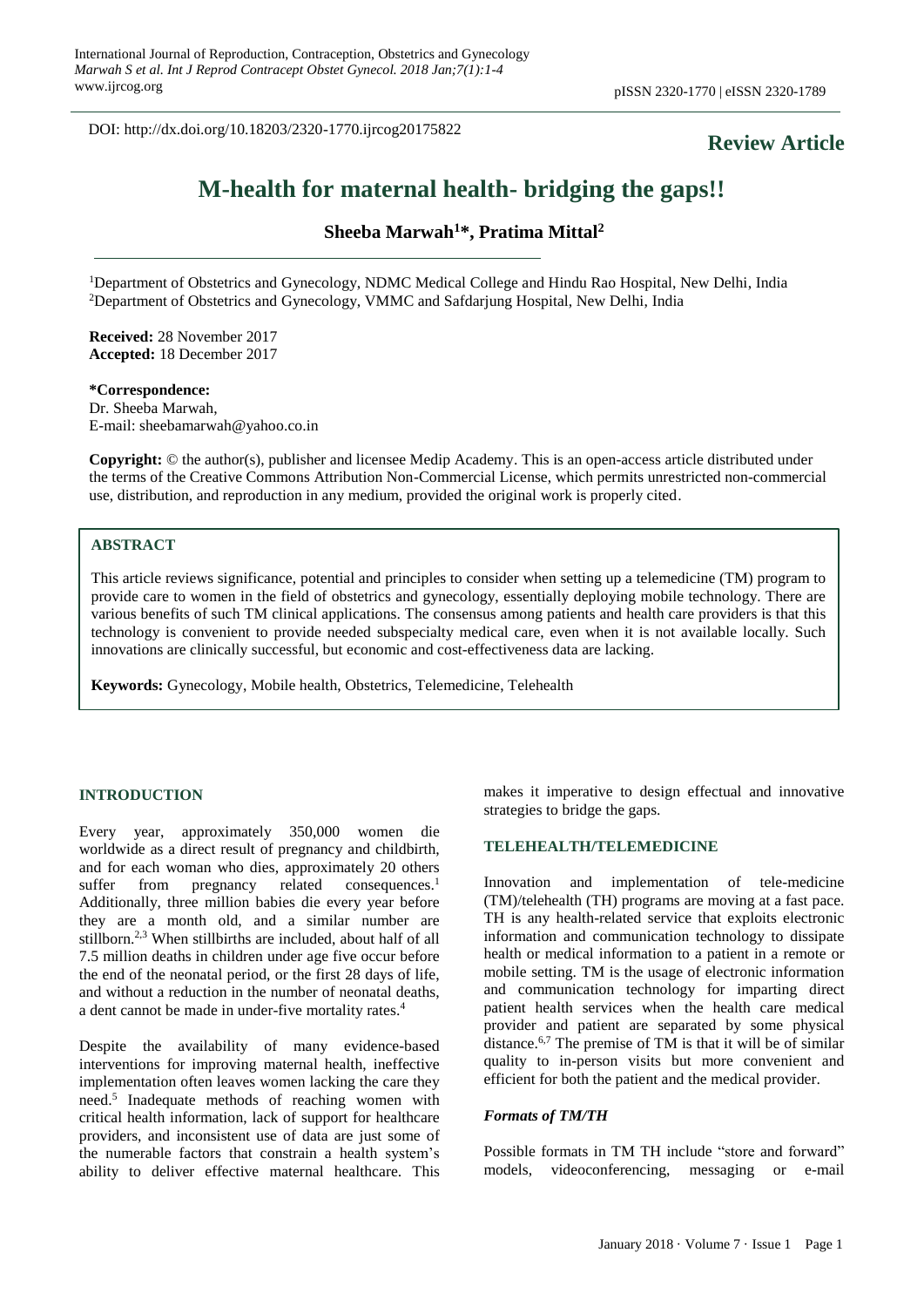encounters, tele-phone calls, web sites, or smartphone applications. Remote monitoring of patient-level data such as vital signs, fetal heart rate monitoring, or blood sugars, can be sent electronically to a provider in a different location. Online and mobile health can provide health care information through the internet or to smart phones. TH encounters have been implemented in many medical specialties in western countries.<sup>6,7</sup>

#### *What is m heath?*

m-Health (mobile health) is a general term for the use of mobile phones and other wireless technology in medical care, from the large gamut of TM and TH. The most common application of m Health is the use of mobile phones and communication devices to educate consumers about preventive health care services. It has now emerged as a strategic approach or tool when designing maternal health research, programs and service delivery.<sup>8</sup>

Health Information Systems (HIS) gather, aggregate, analyse and synthesize data from multiple sources to report on health; can include information related to patient records, disease surveillance, human resources, management of commodities, financial management, service delivery and other data needed for reporting and planning purposes.

#### *Rationale of m health- gaps identified*

Barriers associated to the 3 delays leading to most pregnancy-related mortality to health care prevent women to benefit from life-saving interventions. These are delayed decision to seek medical care, delay in getting to the health center, delay in receiving adequate care when a facility is reached, and lack of proper Post-partum follow-up. Identifying these common yet important hurdles in road to health and safe motherhood would go a long way in improving health care imparted in the country.

Providers and health care systems may benefit from m health TM programs due to less travel to outreach clinics, provide care conveniently from their office, potentially lower costs for clinic infrastructure. Anganwadi workers and health workers at sub Centre levels may benefit from such TM programs as it keeps their patients local, gives better access to subspecialty providers and may keep other downstream revenues in the local health care system.<sup>9</sup>

# *Key operational strategies of maternal health include*

- Access to a continuum of care, including appropriate management of pregnancy,
- Enable access to life-saving emergency obstetric care (EmONC) when complications arise
- Improving referral system
- Delivery in health facility by skilled birth attendant
- Monitoring during post-partum period

#### *Research and conceptualization of m health*

Keeping all this in mind, many researchers across the globe have dug into the subject deeply and advocated the utilization of m Health to improve the effective delivery of maternal health services. $4-13$  They have concluded that mobile technology can be used to enhance the delivery of maternal health services by improving a client's knowledge and self-efficacy, a provider's competence, accountability and effectiveness; and, a health system's ability to manage its commodities, equipment and health workers.

Evidence for m Health Alliance and MNCH substantiates that Increase in rigorous m Health research has been remarkable. It also calls for greater investment of resources in studying the effect m Health interventions have on health outcomes. It emphasizes need to view gaps in the m Health evidence as opportunities for future research.

# *Aims of m- health*

- To contribute to the reduction of delays associated with transport to the referral facility; associated with timely intervention when the mother reaches the referral facility.
- To provide real-time information regarding maternal health in India, especially at grass-root level through routine SMS-based data collection methods.
- To increase the number of women who attend the WHO recommended four antenatal care (ANC) visits and the number of facility deliveries through SMS reminders

# *Rationale for using mobile phones*

The number of mobile phone subscribers in India rose to over 50 million following market liberalization in twenty first century. Besides. There has been a continued growth in coverage of mobile networks. Mobile phone penetration rate in the country is expected to reach 75% by end of 2020. Utilizing this unexplored potential of Mobile technology can be therefore used to enhance the delivery of maternal health services even at the grass-root levels.

#### *Why m health?*

Mobile phones have the potential to reduce delays that often result in maternal death: Delayed decision-making added to delayed transport. They are an important source to mitigate information-sharing problems across Health centers, facilities and Hospitals in the region. It can aid in expanding transportation and referral for maternal health. Mobile phones can promote continuity of care: follow-up at community level and information sharing for effective referral. They could also aid in point-of-care decisionmaking by the index physician. Also, it can update appointment reminders for the women enabling better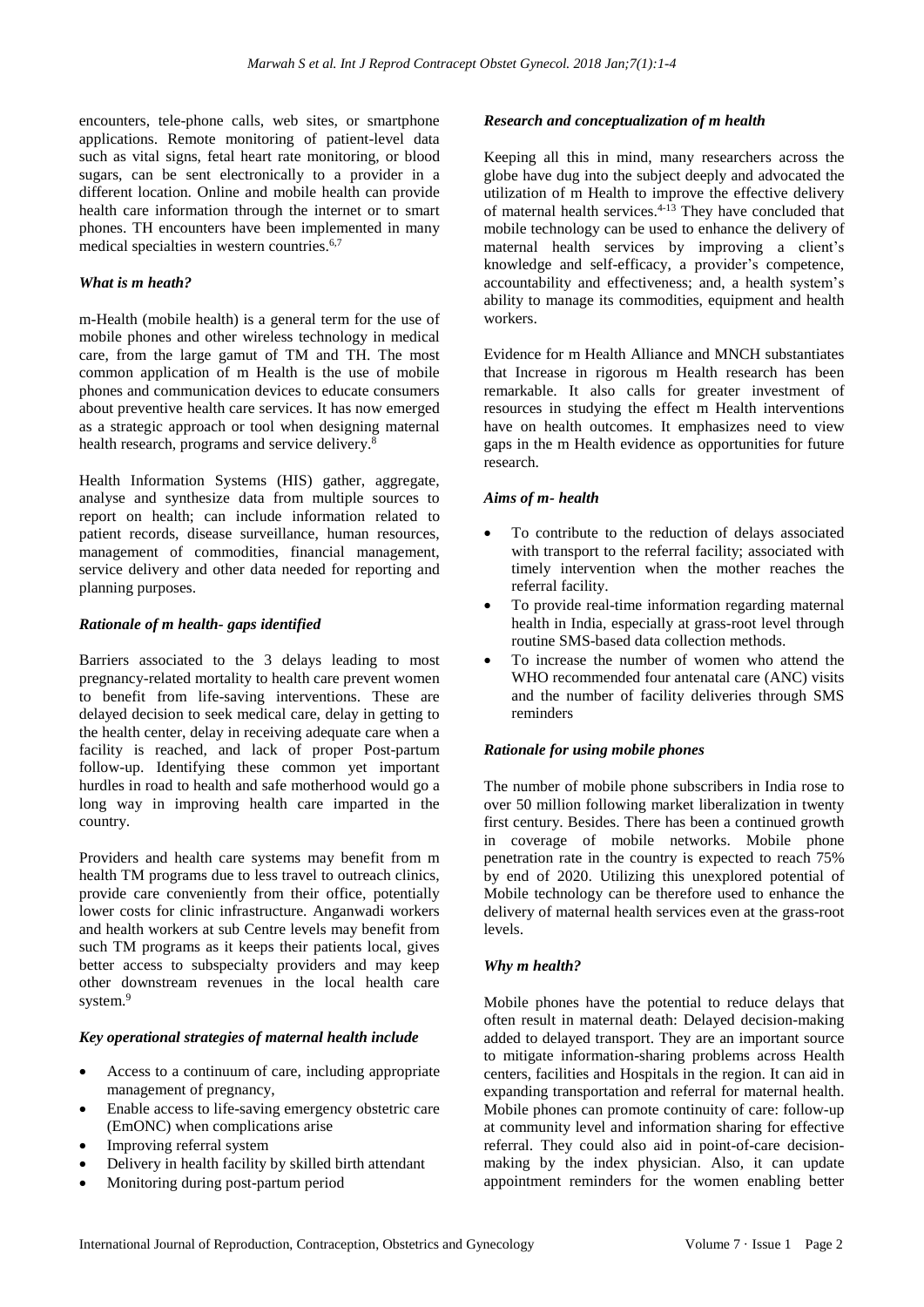antenatal care. They can also be a vital part of supply chain management, and enable disease tracking.

#### *Functioning- technical aspects*

A mobile phone SMS-based system Using Rapid SMS open-sourced platform will be employed designed and developed by m Health team at MOHFW. This will ensure dynamic data collection and sharing.

# *Five programmatic areas*

- Behavior Change Communication (BCC)
- Data collection
- **Finance**
- **Logistics**
- Service delivery

## *Innovations proposed under m health as heath system strengthening tools*

- Client education and behavior change communication
- Sensors and point-of-care diagnostics
- Registries and vital events tracking
- Data collection and reporting
- Electronic health records
- Electronic decision support: information, protocols, algorithms, checklists
- Provider-to-Provider Communication: User Groups, Consultation
- Provider work planning and scheduling
- Provider training and education
- Human resource management
- Supply chain management
- Financial transactions and incentives.<sup>14</sup>

# *Pregnancy registration and follow up workflow*

Mothers' details are recorded into safe motherhood register, pregnancy is registered in SMS system. Through the server, the birth attendant or aanganwadi worker is notified of a new mother being registered in her zone of operation. She then keeps a record of the pregnant woman in a logbook and enables the patient to follow up in antenatal period through regular SMS alerts. Reports also exchanged and delivered through the same. M Mitra service is deployed in Safdarjung hospital based on this as a novel strategy.<sup>15</sup> Such Virtual prenatal visits for lowrisk pregnant women do not replace routine in-person prenatal visits, but can be integrated into traditional prenatal care model.<sup>16</sup>

#### *Advantages of m health*

Apart from evading the delays in seeking health care by women, m- health can keep less critical patients local and reduce the need for office visits, hospitalizations, and emergency department visits for non-emergent indications.17,18

#### *Challenges anticipated*

- Non-availability of baseline data necessary measure change over time
- Limited mobile network coverage in certain areas
- **Illiteracy**
- Financial constraints
- Lack of awareness

#### *Key factors for m health success*

Potential for m Health interventions is GREAT. Roll out of m-Health interventions requires Time and significant investment in human, technical and infrastructure, continuous capacity strengthening at multiple levels in the use of mobile technology devices, information dissemination, data collection, monitoring and evaluation, country Ownership and Leadership, Integration of m-Health into existing national and local health sector plans, strategies and systems, development and implementation of m-Health-friendly policies, strong public-private partnerships and Coordination of efforts of all partners through establishment of a technical working group consisting of partner representatives.

# *Way forward*

A thorough facility and community assessment is required to build m Health system that meet the needs of intended beneficiaries. Efforts to catalogue and grade the m-Health for RMNCH evidence base are underway (WHO [mTERG\)](http://www.who.int/reproductivehealth/topics/mhealth/mterg/en/).<sup>14</sup> Involvement of trained Safe Motherhood Action Groups (SMAGs) or Traditional Birth Attendants (TBAs) in community based interventions/activities is contemplated. A bigger impact on maternal health will be achieve if communication and transport is improved at community level

# **FUTURE**

Development of web user interface and System enhancement is the next step. Undertaking community based assessment of communication and transportation system, Documenting lessons learned and Generating evidences and evaluating the impact of the SMS system would be the future goals.

# **CONCLUSION**

TM continues to evolve as a modality to provide care for patients in models that are drastically different from the traditional in-person encounter between physician and patient. M Health applied to maternal health has the potential to enable monitoring, follow-up and referrals of pregnant women along a continuum of care from the start of the pregnancy all the way through her post-partum period. Also, the use of mobile phones will reduce